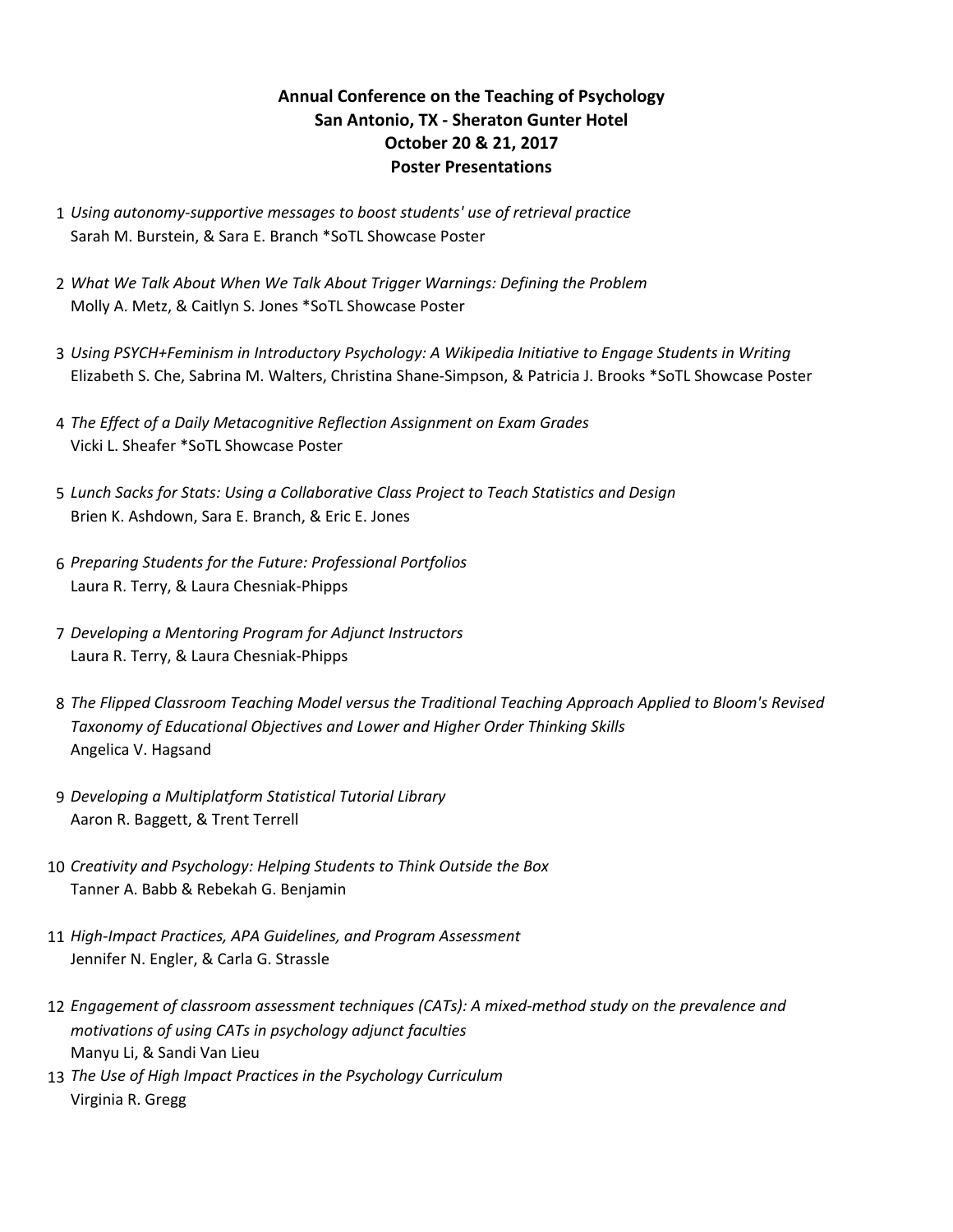- 14 *Introductory Psychology: Student Learning Outcomes and Assessment Practices* Rory A. Pfund, John C. Norcross, Robin Hailstorks, Karen E. Stamm, Peggy Christidis, Luona Lin, & Yvonne Hill
- 15 Who's Teaching Psychology? Comparisons between Undergraduate and Graduate Institutions Rory A. Pfund, John C. Norcross, Robin Hailstorks, Karen E. Stamm, Peggy Christidis, Luona Lin, & Yvonne Hill
- 16 Creating an Active, Engaging and Applicable Learning Experience: The "Canine Learning & Behavior" Course Shlomit Flaisher-Grinberg
- 17 Formative Assessment: The Impact of Question Type Dylan P. Collins, Danney D. Rasco, & Victor A. Benassi
- 18 *Religiousness, Religious Coping, and Cognitive Test Anxiety among African American College Students* Andrew S. Franklin
- 19 The Timeline Project: An activity for teaching personality theories in an historical context Laura M. Nagy, Benjamin Bjertness, & Michelle Marko
- 20 Using an Intergrative Learning Approach to Teaching Survey Design and Psychological Assessment Matthew Zabel, & Mona Ibrahim
- 21 "I Think I Can": College Self-Efficacy Predicts Attitudes toward Syllabi Dan J. Segrist, & Sydney K. Morgan
- 22 Student Learning in Hybrid vs. Face-to-Face Introductory Psychology Courses Katharine A. Blackwell
- 23 *Not so fast! Applying science from the lab to the classroom* Krisztina V. Jakobsen, Allison Brandmark, Meredith Byrne, Jesus Armenta, & David B. Daniel
- 24 The Assessment of High Impact Practices in a Psychology Curriculum Virginia R. Gregg, & Traci Sittason Stark
- 25 *The use of concept maps in teaching Lifespan Development* Allison C. Jessee
- 26 Reading Between the Lines: An Investigation of College Student Reading Attitudes and Metacognitive Reading Strategies Tiffany F. Culver, & Scott A. Hutchens
- 27 *Knowledge, Misconceptions, and Stereotypes among college students in an Introduction to Geropsychology class* Jennifer A. Flinn
- 28 The Development and Assessment of an Undergraduate Online Psychology Program Deborah S. Briihl, Jennifer E. Breneiser, & Jeremy R. Tost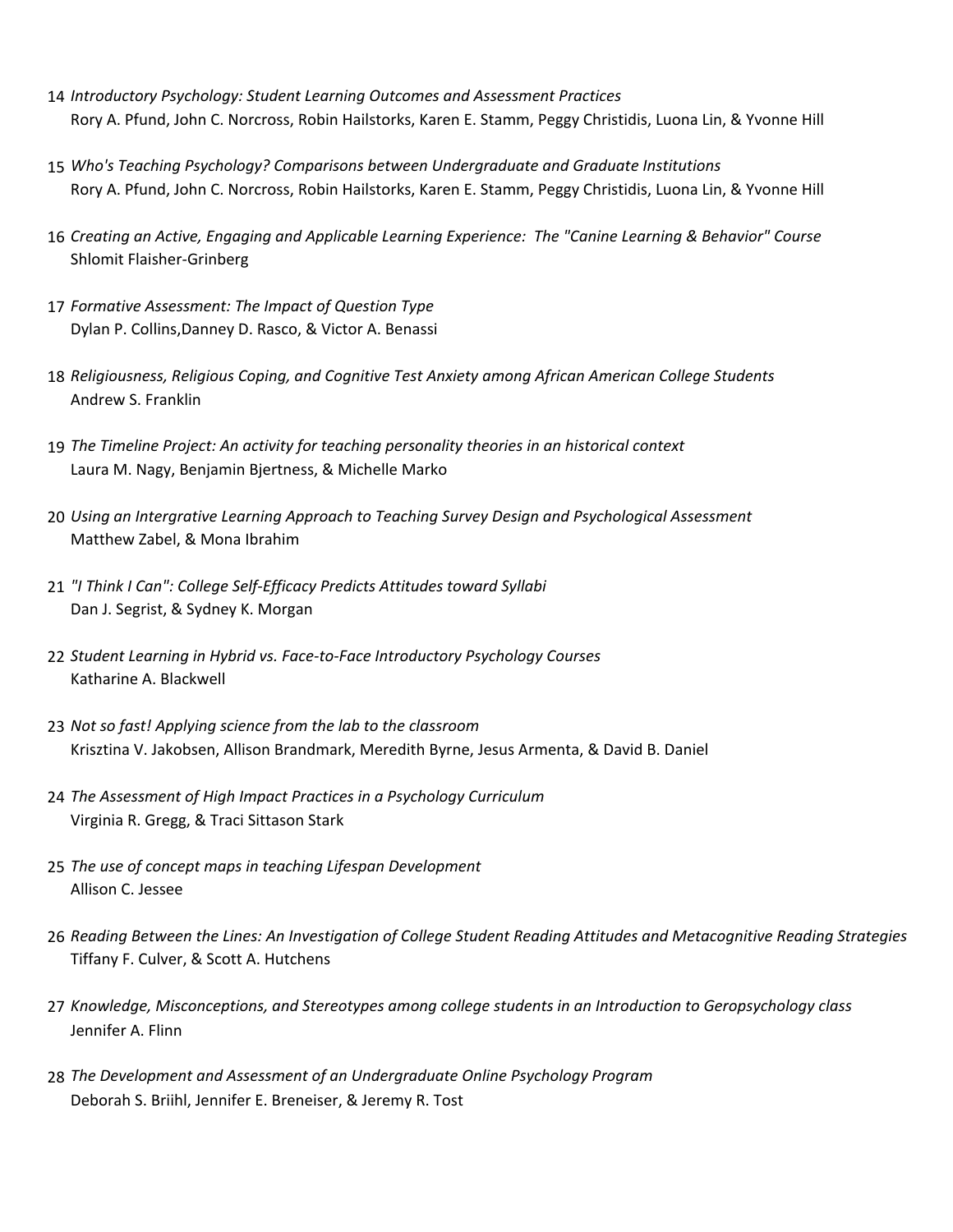- 29 *Help Wanted: A Systematic Comparison of the KSAs Desired by Potential Employers of Psychology Majors by Psychology Students and Potential Employers* Bernardo J. Carducci, M. Justin Miller, & Deanna Kaparo
- 30 *Measuring Change in Study Habits, Need for Cognition, and Learning Self-Efficacy in a Cognitive Psychology Class* Angel Munoz Gomez Andrade
- 31 *Effectively Teaching Multicultural Psychology and Social Justice to Future Practitioners and Psychologists* Matthew R. Mock
- 32 Student Perceptions of Teacher Effectiveness: A Test of Credibility Dimensions Julie Verette Lindenbaum, Alicia Harlow, Nadia Amin, Paige Farrara, Kathleen Giarratano, Kimberly Plumadore, Laura Szczepaniak, & Amanda Tracy
- 33 Frequent Low-Stakes Versus Infrequent High-Stakes Testing with the Immediate Feedback Assessment Technique Scott Alan Hutchens, & Dusty Dawn Jenkins
- 34 The Relationship between Anonymous versus Exposure-Threat Conditions and Random Responses While Taking Surveys May Swissa, Genesis Garces, & Sandra Marquez
- 35 The Relationship between Employment Status and Academic Entitlement Leigh P. Belsky, May Swissa, & Sandra Marquez
- 36 The Influence of Teaching Styles on Learning Leyli Beims, & Cindy Wooldridge
- 37 The relationship between sex and academic entitlement Rueda A. Wilson, Dylan Filingeri, & Sandra Marquez
- 38 The Relationship between Mixed-Format Scales and Response Bias Sumrein Hadeel, Rueda A. Wilson, & Shai Tabib
- 39 The Relationship between Mixed-Format Scales and Random Responding Dylan T. Filingeri, Leigh P. Belsky, & Shai Tabib
- 40 *Academic Class and Entitlement* Shai Tabib, & Megan A. Campesi
- 41 *A Neglected Aspect of Test Anxiety and its Importance* Genesis Garces, Hadeel Sumrein, & Shai Tabib
- 42 *Fostering Self-Regulated Learning* Carrie A. Melia